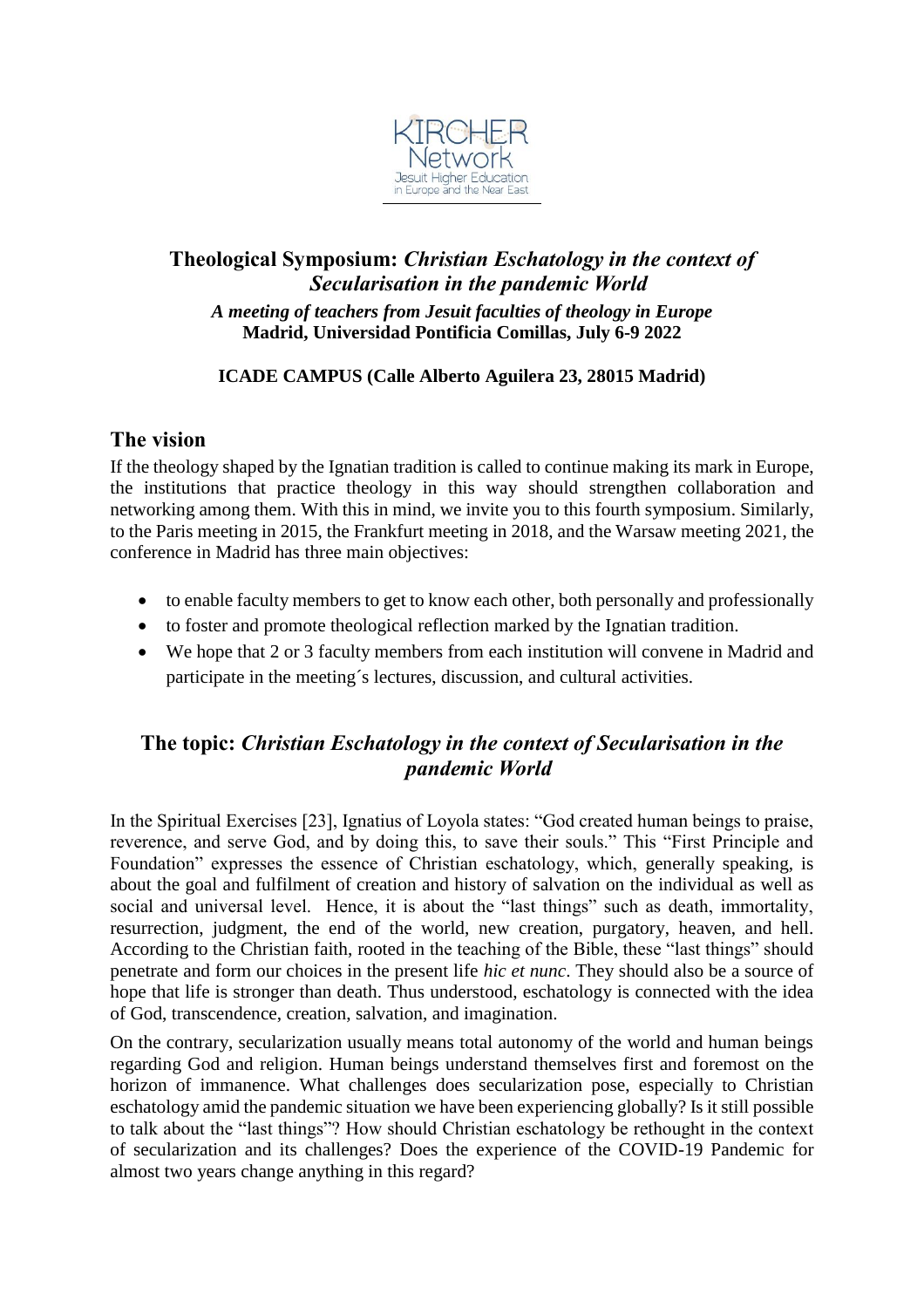All Christian theologians have something to say about eschatology: biblical scholars, systematic, moral, and practical theologians. We will have some keynote speakers, but the meeting is by design interactive and participative. Therefore, all participants are asked to present a 5–7-minute contribution during the workshop.

We will have four keynote speakers:

**Nicolas Steeves, SJ** (Pontifical Gregorian University), *Eschatology and imagination* **Marc Rastoin, SJ** (Centre Sèvres), *Saint Paul and Eschatology* **Philip Geister, SJ** (Newman Institute), *Ultimate happiness or ultimate failure – heaven and* 

*hell in modern Christian eschatology*

**Gabino Uríbarri Bilbao, SJ** (Comillas University), *Eschatology and History*. *What does Christian hope promise us for this present world and for the coming one?*

# **Time and Place**

July 6-9, 2022 Madrid, Universidad Pontificia Comilllas, ICADE CAMPUS (Calle Alberto Aguilera 23, 28015 Madrid)

# **Lodging**

Residencia "San Pedro Fabro" y casa de acogida para jesuitas y grupos de las obras apostólicas de la Provincia C/ Santísima Trinidad, 32 28010, MADRID. Closest metro station: "Alonso Cano" Tel 913 080 254 almagro@jesuitas.es Contact Person: Fr. Manuel Atochero Muñoz, Minister Mob. 606 979 850. The assistants do not need to book in advance, rooms are already booked.

## **Languages**

At least passive knowledge of English is expected of all participants. Formal presentations will be supported by written text. We encourage the use of English in all presentations and discussions, but French and Spanish may be used in communications, discussions and in small groups.

## **Number of Participants**

Around 15 to 20 people (2-3 per institution)

# **Organizers**

Francisco Ramírez Fueyo, SJ – Dean of the Faculty of Theology, Pontifical University Comillas, Madrid

Zbigniew Kubacki, SJ – Catholic Academy in Warsaw – Collegium Bobolanum, Warsaw Gonzalo Villagrán Medina, SJ – Faculty of Theology, Universidad Loyola, Granada Dariusz Kowalczyk, SJ – Gregorian Pontifical University, Roma

Dirk Ansorge – Sankt Georgen Jesuit College of Philosophy and Theology, Frankfurt Susana Di Trolio - Executive Secretary, Kircher Network